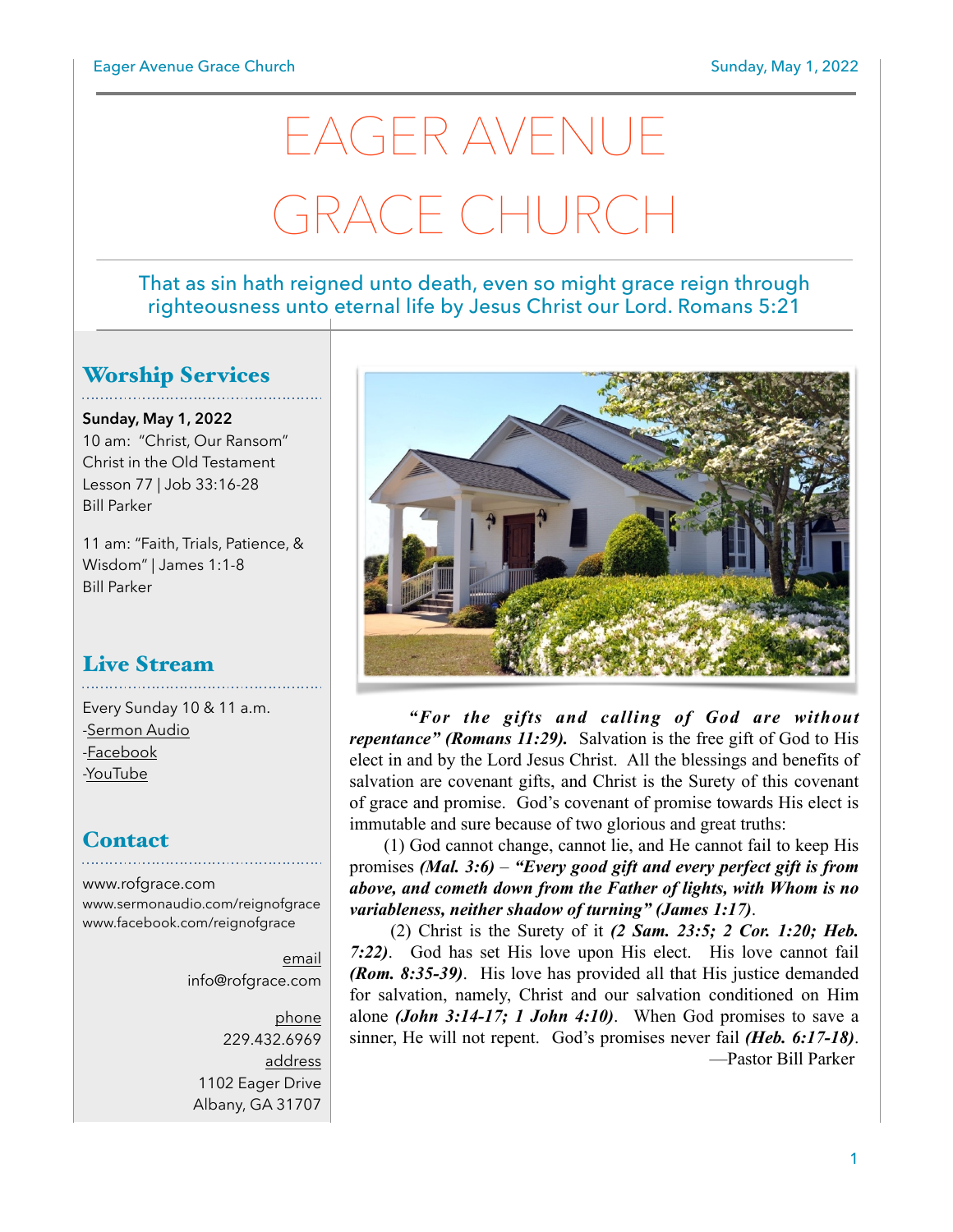HE THAT SPARED NOT HIS OWN SON. BUT DELIVERED HIM UP FOR US ALL. HOW SHALL HE NOT WITH HIM ALSO **FREELY GIVE US ALL THINGS?** 



#### **Hymns**

**May 1st services All Hail the Power - 42 Jesus Paid it All - 125**

#### Prayer Requests

 Winston and Patricia Pannell, Alex Wages, Audrey Asher, Frank Dell, Cathy Robinson, Lori Ann Loosier, Leonard Qualls, Cassie Broxton, Nancy Byrd, James Mwali and the mission in Malawi, Africa.

#### By William Cowper

 As a vessel by the scent thereof tells what liquor is in it, so should our mouths smell continually of that mercy wherewith our hearts have been refreshed: for we are called vessels of mercy.

## Christ the Redeemer!

There is no other redeemer – *"There is none other name under heaven given among men, whereby we must be*  saved." All the types and symbols of the Savior teach you this. There was one ark in the flood – but one; and all perished save those who sailed in it. There was one altar in the temple – but one; and no sacrifices were accepted but those offered there – the altar, as the Bible says, that "sanctified the gift." There was one way through the depths of the Red Sea – but one; and only where the water, held back by the hand of God, stood up in crystal walls, was a passage opened for those that were ready to perish. And even so, there is but *"one mediator between God and men, the man Christ Jesus;"* therefore, the only Redeemer of God's elect is the Lord Jesus Christ. — Thomas Guthrie

# The Most Precious Thing in Heaven or Earth

#### *"Yes, He is altogether lovely. This is my Beloved, and this is my Friend!" (Song of Songs 5:16)*

 In giving Christ to die for poor sinners, God gave the richest jewel in His cabinet; a mercy of the greatest worth, and most inestimable value.

 Heaven itself is not so valuable and precious as Christ is! Ten thousand thousand worlds, as many worlds as angels can number, would not outweigh Christ's love, excellency and sweetness. O what a lovely One! What an excellent, beautiful, ravishing One is Christ!

 Put the beauty of ten thousand paradises, like the garden of Eden, into one; put all flowers, all fragrances, all colors, all tastes, all joys, all sweetness, all loveliness into one  $-$  O, what a lovely and excellent thing would that be!

 And yet it should be less to that loveliest and dearest wellbeloved Christ than one drop of rain to all the seas, rivers, lakes, and fountains of ten thousand earths!

 Now, for God to bestow the mercy of mercies, the most precious thing in Heaven or earth upon poor sinners; and, as great, as lovely, as excellent as His Son was — what kind of love is this! —John Flavel

2